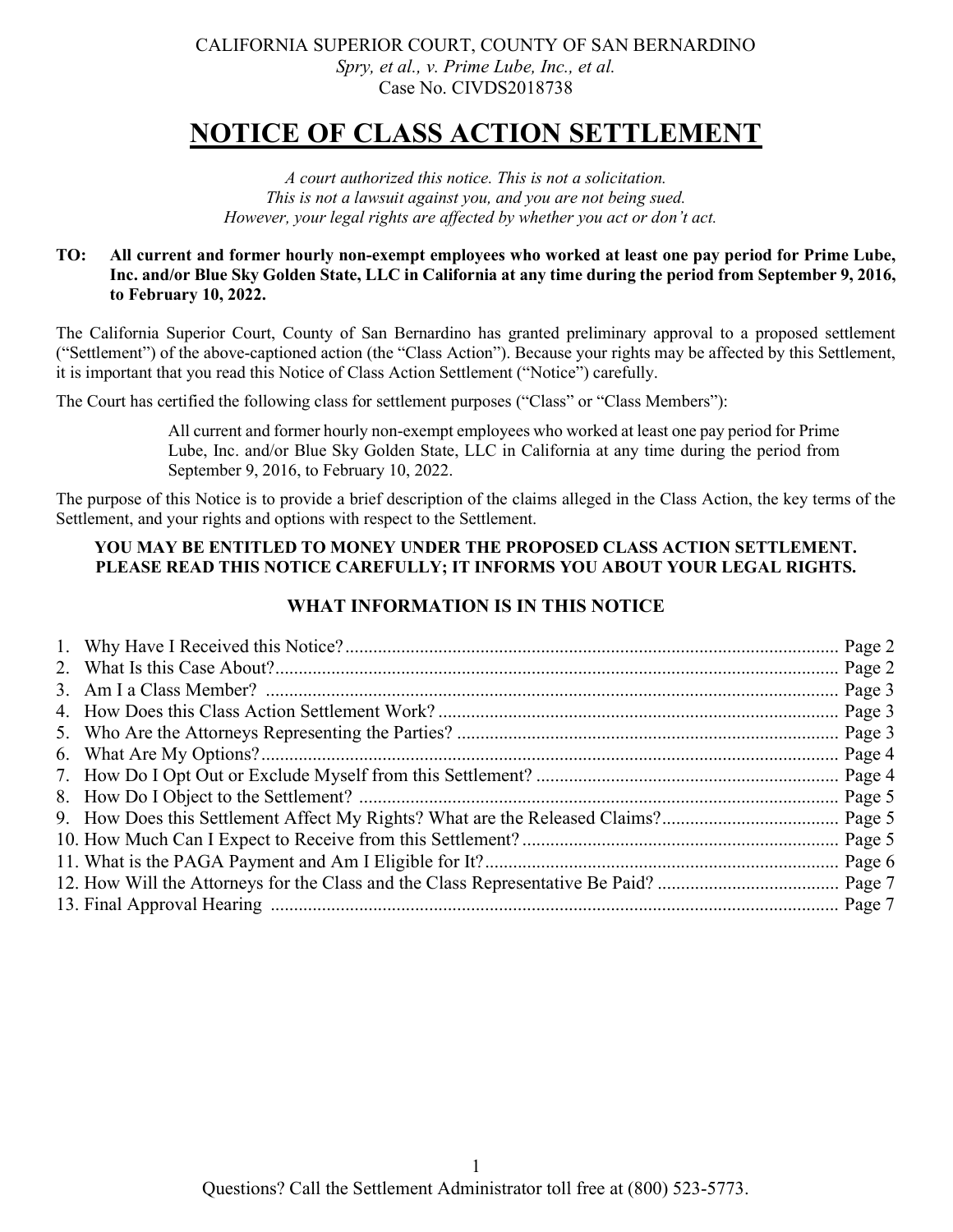# 1. Why Have I Received this Notice?

The personnel records of Prime Lube, Inc. and/or Blue Sky Golden State, LLC ("Defendants") indicate that you may be a Class Member. The Settlement will resolve all Class Members' Released Claims, as described below, from the time period from September 9, 2016, to February 10, 2022 (the "Class Period").

A Preliminary Approval Hearing was held on March 1, 2022, in the Superior Court of California, County of San Bernardino. The Court conditionally certified the Class for settlement purposes only and directed that you receive this Notice.

The Court has determined only that there is sufficient evidence to suggest that the proposed settlement might be fair, adequate, and reasonable, and that any final determination of those issues will be made at the Final Approval Hearing.

The Court will hold a Final Approval Hearing concerning the proposed settlement on June 30, 2022 2022 at 10:00 a.m., before Hon. David Cohn, located at 247 West 3rd Street, San Bernardino, California 92415, Department S-26.

#### 2. What Is this Case About?

On July 31, 2020, Plaintiff Aharon Spry ("Plaintiff Spry"), represented by Justice Law Corporation, provided written notice to the California Labor and Workforce Development Agency ("LWDA") and Defendants of the specific provisions of the Labor Code he contends were violated and the theories supporting his contentions.

On September 9, 2020, Plaintiff Spry filed a wage-and-hour class action lawsuit against Defendants in the Superior Court of California, County of San Bernardino, Case Number CIVDS2018738, alleging the following causes of action: (1) violation of Labor Code sections 510 and 1198 (unpaid overtime); (2) violation of Labor Code sections 226.7 and 512(a) (unpaid meal period premiums); (3) violation of Labor Code section 226.7 (unpaid rest period premiums); (4) violation of Labor Code sections 1194 and 1197 (unpaid minimum wages); (5) violation of Labor Code sections 201 and 202 (final wages not timely paid); (6) violation of Labor Code section 226(a) (noncompliant wage statements); (7) violation of Labor Code sections 2800 and 2802 (unreimbursed business expenses); and (8) violation of Business & Professions Code sections 17200, et seq. (the "Spry Action").

On February 9, 2021, Plaintiff Christopher Carrillo ("Plaintiff Carrillo"), represented The Nourmand Law Firm, APC, provided written notice to the LWDA and Defendants of the specific provisions of the Labor Code he contends were violated and the theories supporting his contentions.

On February 9, 2021, Plaintiff Carrillo filed a wage-and-hour class action lawsuit against Defendants in the Superior Court of California, County of Riverside, Case Number CVR12100655, alleging the following claims: (1) failure to pay overtime wages; (2) failure to pay minimum wages; (3) failure to provide meal periods; (4) failure to provide rest periods; (5) failure to pay all wages upon termination; (6) failure to provide accurate wage statements; (7) failure to reimburse employees for business related expenses; and (8) engagement in unfair competition (the "Carrillo Action").

On September 9, 2021, Plaintiff Carrillo filed a First Amended Class Action Complaint against Defendants in the Superior Court of California, County of Riverside, adding a ninth (9<sup>th</sup>) cause of action for violation of Labor Code section 2698, et seq. (Private Attorneys General Act of 2004 ("PAGA")).

Plaintiff Spry, Plaintiff Carrillo, and Defendants (collectively, the "Parties") attended mediation on the claims alleged in both the Spry Action and the Carrillo Action on November 12, 2021. Under the auspices of mediator Jeffrey Krivis, Esq., the Parties were able to reach a settlement of Plaintiffs' claims.

In line with the Parties' decision to settle, Plaintiff Carrillo dismissed the Carrillo Action, without prejudice, pending in the Superior Court of California, County of Riverside, Case Number CVR12100655. The Parties also stipulated to the filing of a First Amended Complaint for the Spry Action in the Superior Court of California, County of San Bernardino, Case Number CIVDS2018738. The First Amended Complaint will add Plaintiff Carrillo as an additional plaintiff and class representative, update the Class definition, and add a cause of action for violation of Labor Code section 2698, et seq. (PAGA).

The Court has not made any determination as to whether the claims advanced by Plaintiffs have any merit. In other words, the Court has not determined whether any laws have been violated, nor has it decided in favor of Plaintiffs or Defendants; instead, both sides agreed to resolve the lawsuit with no decision or admission of who is right or wrong. By agreeing to resolve the lawsuit, all Parties avoid the risks and cost of a trial.

Defendants expressly deny that they did anything wrong or that they violated the law and further deny any liability whatsoever to Plaintiffs or to the Class.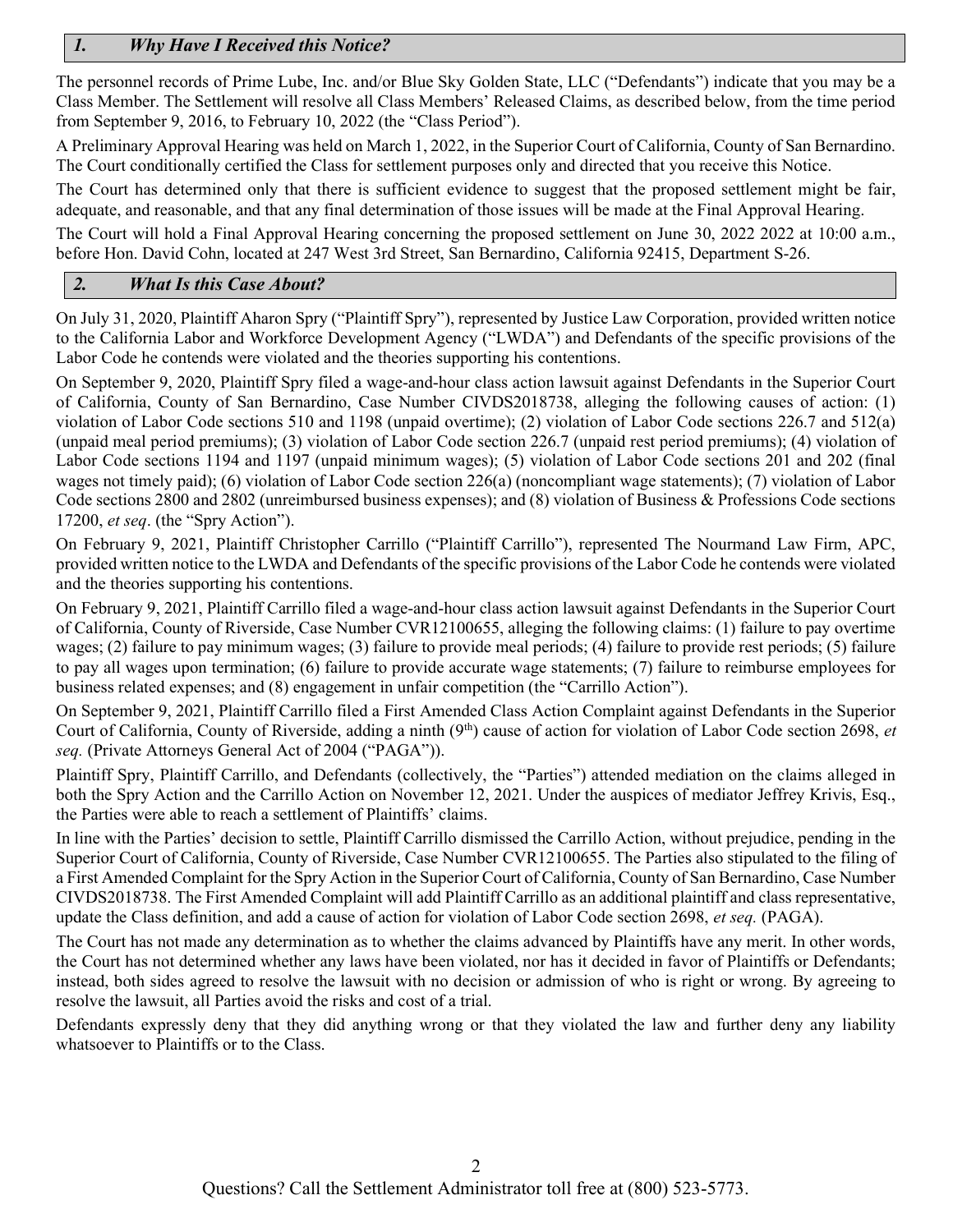#### 3. Am I a Class Member?

You are a Class Member if you are currently or were formerly employed as an hourly non-exempt employee who worked at least one pay period for Defendants in California at any time during the period from September 9, 2016, to February 10, 2022.

#### 4. How Does this Class Action Settlement Work?

In this Class Action, Plaintiffs sued on behalf of themselves and all other similarly situated individuals who were employed as hourly non-exempt employees who worked at least one pay period for Defendants in California at any time during the Class Period. Plaintiffs and these other current and former employees comprise a "Class" and are "Class Members." The settlement of this Class Action resolves the Released Claims (defined in Section No. 9 below) of all Class Members, except for those who exclude themselves from the Class by requesting to be excluded in the manner set forth below.

Plaintiffs and Plaintiffs' counsel (also, "Class Counsel") believe the Settlement is fair and reasonable. The Court must also review the terms of the Settlement and determine if it is fair and reasonable to the Class. The Court file has the Settlement documents, which explain the Settlement in greater detail. If you would like copies of the Settlement documents, you can contact Class Counsel, whose contact information is below, and they will provide you with copies free of charge.

| <b>Attorneys for Plaintiffs and the Class</b> | <b>Attorneys for Defendants</b>                 |
|-----------------------------------------------|-------------------------------------------------|
| <b>JUSTICE LAW CORPORATION</b>                | <b>LEWIS BRISBOIS BISGAARD &amp; SMITH, LLP</b> |
| Attorneys for Plaintiff Aharon Spry           | Katherine C. Den Bleyker                        |
| Douglas Han                                   | Michael P. Witczak                              |
| Shunt Tatavos-Gharajeh                        | 663 West 5 <sup>th</sup> Street, Suite 4000     |
| Phillip Song                                  | Los Angeles, California 90071                   |
| 751 N. Fair Oaks Avenue, Suite 101            | Telephone: (213) 250-1800                       |
| Pasadena, California 91103                    | Facsimile: (213) 250-7900                       |
| Telephone: (818) 230-7502                     |                                                 |
| Facsimile: (818) 230-7259                     |                                                 |
| THE NOURMAND LAW FIRM, APC                    |                                                 |
| Attorneys for Plaintiff Christopher Carrillo  |                                                 |
| Michael Nourmand                              |                                                 |
| James A. De Sario                             |                                                 |
| 8822 West Olympic Boulevard                   |                                                 |
| Beverly Hills, California 90211               |                                                 |
| Telephone: (310) 553-3600                     |                                                 |
| Facsimile: (310) 553-3603                     |                                                 |

The Court has decided that Justice Law Corporation and The Nourmand Law Firm, APC are qualified to represent you and all other Class Members simultaneously.

Class Counsel are working on your behalf. If you want your own attorney, you may hire one at your own cost.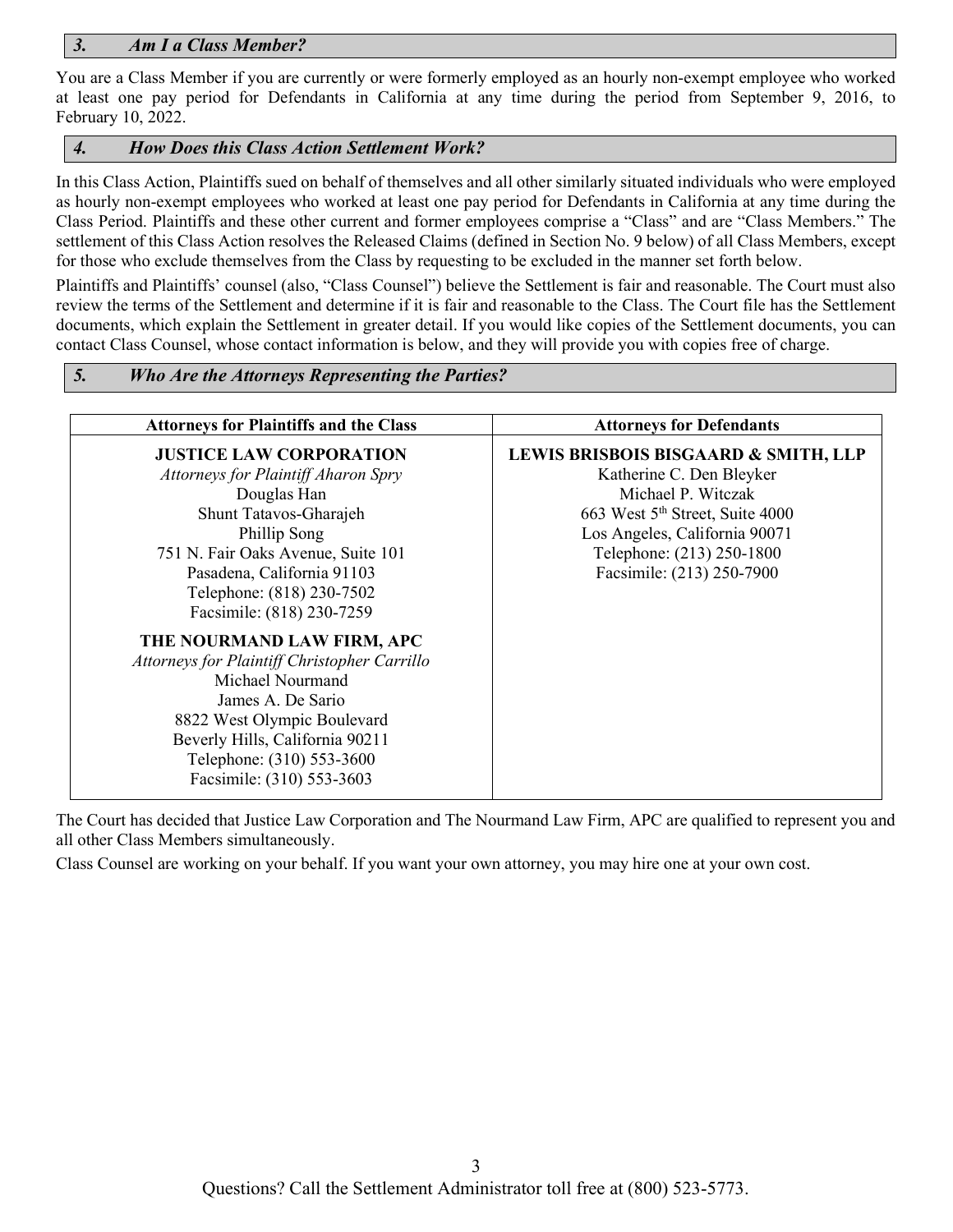## 6. What Are My Options?

The purpose of this Notice is to inform you of the proposed Settlement and of your options. Each option has its consequences, which you should understand before making your decision. Your rights regarding each option, and the steps you must take to select each option, are summarized below and explained in more detail in this Notice.

#### **Important Note: Defendants will not retaliate against you in any way for either participating or not participating in this** Settlement.

| • DO NOTHING: | If you do nothing and the Court grants final approval of the Settlement, you will become part of<br>this lawsuit and will receive an Individual Settlement Share based on the total number of<br>workweeks you were employed as an hourly non-exempt employee of Defendants in California<br>during the Class Period. You will release all the Released Claims, as defined in Section No. 9<br>below, and you will give up your right to pursue the Released Claims, as defined in Section No.<br>9 below. |
|---------------|------------------------------------------------------------------------------------------------------------------------------------------------------------------------------------------------------------------------------------------------------------------------------------------------------------------------------------------------------------------------------------------------------------------------------------------------------------------------------------------------------------|
| • OPT OUT:    | If you do not want to participate as a Class Member, you may "opt out," which will remove you<br>from the Class and this Action. If the Court grants final approval of the Settlement, you will not<br>receive an Individual Settlement Share, and you will not give up the right to sue the Released<br>Parties, including Defendants, for any the Released Claims as defined in Section No. 9 below.                                                                                                     |
| • OBJECT:     | You may mail a legal objection to the proposed Settlement. If you would like to object, you may<br>not opt out of this Settlement.                                                                                                                                                                                                                                                                                                                                                                         |

The procedures for opting out and objecting are set forth below in the sections entitled "How Do I Opt Out or Exclude Myself from this Settlement?" and "How Do I Object to the Settlement?"

#### Regardless of which option you choose, you must keep the Settlement Administrator advised of any change of address.

#### 7. How Do I Opt Out or Exclude Myself from this Settlement?

If you do not wish to participate in the Settlement, you may be excluded from the Settlement (i.e., "opt out") by sending a timely request for exclusion. A form ("ELECTION NOT TO PARTICIPATE IN ('OPT OUT' FROM) CLASS ACTION SETTLEMENT") ("Exclusion Form") has been provided to you along with this Notice, which can be used for this purpose; alternatively, you can submit your own written document that includes this same information. If you opt out of the Settlement, you will not be releasing the claims set forth in Section No. 9. If you opt out of the Settlement, the amount to be paid by Defendants will not decrease and will remain the same. The request for exclusion must be signed, dated, and mailed by first-class U.S. Mail, postmarked no later than May 23, 2022 ("Response Deadline") to: PRIME LUBE, INC., et al. SETTLEMENT ADMINISTRATOR C/O PHOENIX CLASS ACTION ADMINISTRATION SOLUTIONS, PO Box 7208, Orange, California 92863. You cannot exclude yourself by phone.

Eligible Aggrieved Employees May Not Opt Out of PAGA Settlement. Notwithstanding the foregoing, you do not have the right to opt out or otherwise exclude yourself from the PAGA portion of the Settlement, which releases the PAGA Released Claims, as described in section III(L) of the Settlement Agreement. If you submit a valid and timely request for exclusion, you will still receive your share of the PAGA Payment and will release the PAGA Released Claims.

If you received a remailed Class Notice and Exclusion Form (collectively, "Notice Packet"), whether by skip-trace or forwarded mail, you will have an additional ten (10) calendar days from the original Response Deadline to postmark a request for exclusion or an objection to the Settlement. The envelope should indicate whether the Notice Packet has been forwarded or re-mailed. We encourage you to keep copies of all documents, including the envelope, in the event the deadline is challenged.

The Court will exclude any Class Member who submits a complete and timely request for exclusion as described in the paragraph above. The request for exclusion must: (a) include the Class Member's name and address, and the last four digits of the Class Member's Social Security Number; (b) be addressed to the Settlement Administrator; (c) be signed by the Class Member or his or her lawful representative; and (d) be postmarked no later than May 23, 2022. Requests for exclusion that do not include all required information and/or that are not timely submitted will be deemed null, void, and ineffective. Any Class Member who fails to submit a valid and timely request for exclusion on or before the abovespecified Response Deadline shall be bound by all terms of the Settlement, release, and any Judgment entered in the Class Action if the Settlement receives final approval from the Court.

You are responsible for ensuring that the Settlement Administrator receives any request for exclusion you submit.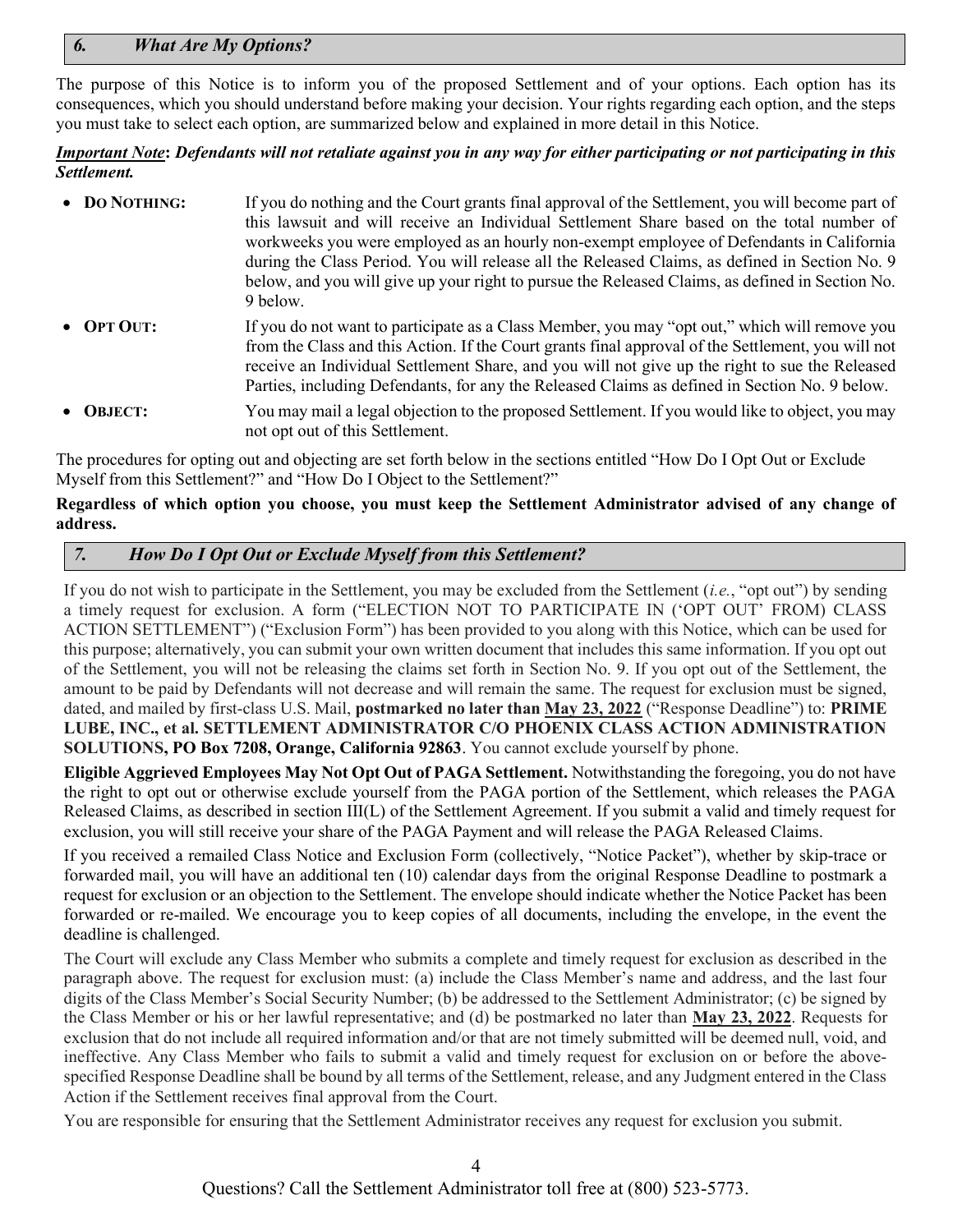# 8. How Do I Object to the Settlement?

If you are a Class Member who does not opt out of the Settlement, you may object to the Settlement, personally or through an attorney, by mailing an objection to the Settlement Administrator at PO Box 7208, Orange, California 92863 by May 23, 2022. The objection must: (a) state the objecting Class Member's full name, address, and telephone number, as well as the name and address of counsel, if any; (b) include the words "Notice of Objection" or "Formal Objection;" (c) describe, in clear and concise terms, the legal and factual arguments supporting the objection; (d) list any identifying witness(es) the objecting Class Member may call to testify at the Final Approval Hearing; (e) include true and correct copies of any exhibit(s) the objecting Class Member intends to offer at the Final Approval Hearing; (f) be signed by the objecting Class Member or his or her attorney; and (g) state whether the objecting Class Member (or someone on his or her behalf) intends to appear at the Final Approval Hearing.

Class Members may appear at the Final Approval Hearing, either in person or through the objecting Class Member's own counsel and orally object to the Settlement. Class Members' timely and valid objections to the Settlement will still be considered even if the objector does not appear at the Final Approval Hearing.

Class Members who fail to object in the manner specified above shall be deemed to have waived any objections and shall be foreclosed from making any objections (whether by appeal or otherwise) to the Settlement.

Again, to be valid and effective, any objections must be mailed to the Settlement Administrator postmarked on or before May 23, 2022.

If the Court rejects the notice of objection, the Class Member will receive an Individual Settlement Share and will be bound by the terms of the Settlement.

# 9. How Does this Settlement Affect My Rights? What Are the Released Claims?

## Released Parties.

If the proposed Settlement is approved by the Court, a Final Judgment will be entered by the Court. All Class Members who do not opt out of the Settlement will be bound by the Court's Final Judgment and will fully and finally release and discharge Defendants and their former, present and future owners, each of their respective parent companies, and subsidiaries, and all of their current, former and future spouse(s), children, officers, directors, members, managers, management companies, agents (including without limitation, any investment bankers, accountants, insurers, reinsurers, attorneys and any past, present or future officers, directors and employees) employees, consultants, partners, shareholders, joint venturers, agents, predecessors, successors, assigns, accountants, insurers, reinsurers, or legal representatives ("Released Parties").

#### Released Claims.

Upon Court approval of the Settlement and Defendants' fulfillment of their payment obligations pursuant to section III (J)(8)(a) of the Agreement, the claims that Plaintiffs and the other Participating Class Members are releasing in exchange for the consideration provided for by the Agreement are all claims, rights, demands, damages, liabilities and causes of action, in law or in equity, arising at any time during the Class Period, including but not limited to the causes of action alleged in the Complaints, Plaintiffs' letters to the LWDA, or that could have arisen out of or been alleged based on the facts pleaded. The released claims include, but are not limited to, claims pursuant to Labor Code sections 200, 218.6, 510, 1198, 226.7, 512, 1194, 1194.2, 1197, 1199, 1021.5, 201, 202, 203, 204, 226, 2800, 2802, 2698, et seq., and Business and Professions Code section 17200, et seq.

# 10. How Much Can I Expect to Receive from this Settlement?

The total maximum amount that Defendants could be required to pay under the Settlement Agreement shall be up to but no more than \$210,000 ("Gross Settlement Amount").

The Net Settlement Amount means the portion of the Gross Settlement Amount available for distribution to all Class Members who do not submit valid and timely requests to exclude themselves from the Settlement ("Participating Class Members") after the deduction of: (1) the Class Representative Enhancement Payments in the sum of \$7,500 to each Plaintiff for the prosecution of the Class Action, undertaking the risk of paying attorneys' fees and costs in the event the Class Action had not successfully resolved, and a general release of all claims; (2) Administration Costs to the Settlement Administrator, Phoenix Class Action Administration Solutions, in an amount currently estimated at \$5,000 and not to exceed \$7,500; (3) the PAGA Payment of \$10,000, seventy-five percent (75%) of which (\$7,500) shall be paid to the LWDA, and twenty-five percent (25%) of which (\$2,500) shall be distributed to Eligible Aggrieved Employees, on a pro rata basis; (4) the Attorney Fee Award to Class Counsel in an amount not to exceed \$73,500 (35% of the Gross Settlement Amount); and (5) the Cost Award to Class Counsel in an amount not to exceed \$20,000 for litigation costs. All these payments are subject to Court approval.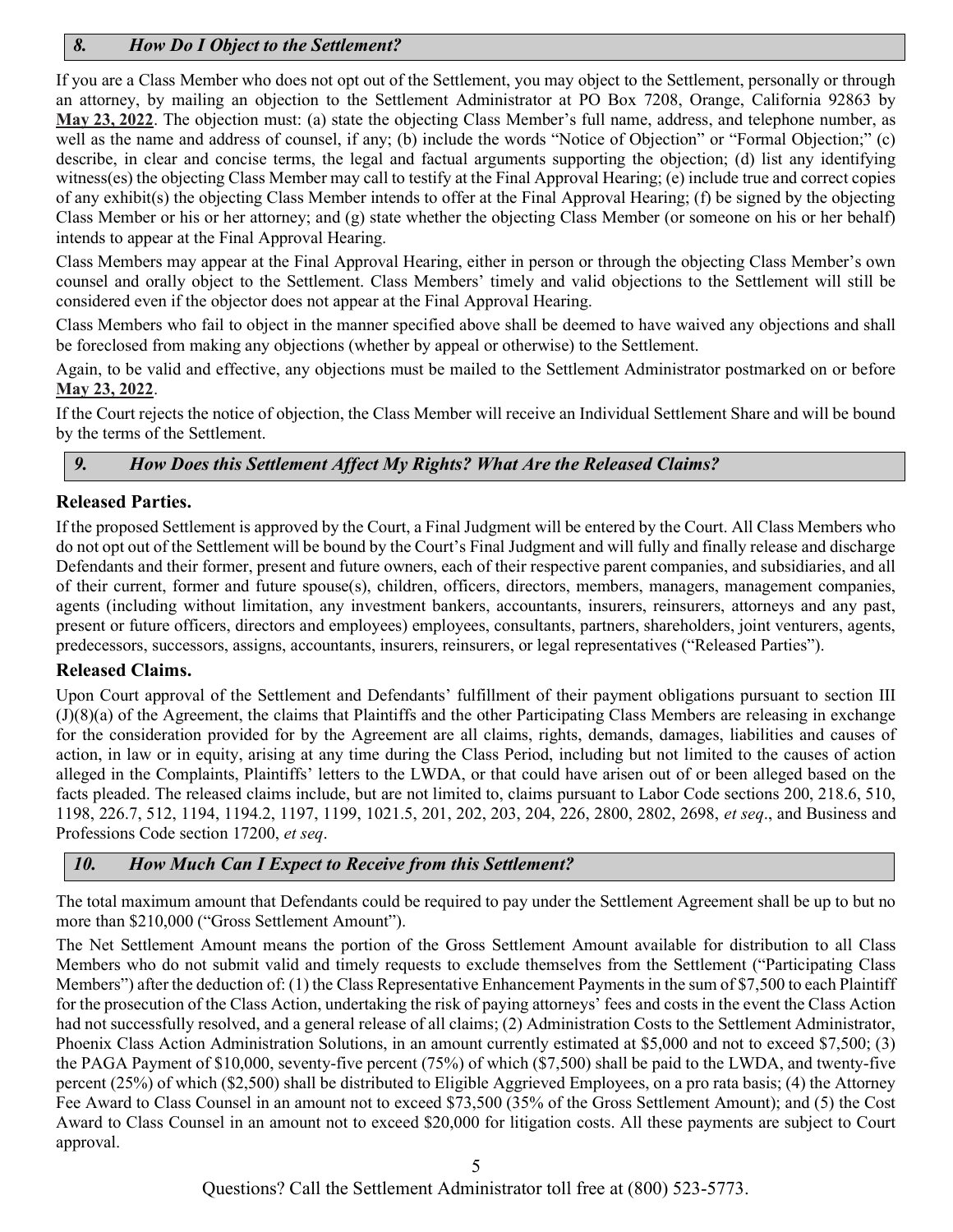After deducting the above-referenced items, the remaining Net Settlement Amount will be proportionately distributed among all Participating Class Members. The Settlement Administrator will pay an Individual Settlement Share from the Net Settlement Amount to each Participating Class Member. Each Participating Class Member will receive a proportionate share of the Net Settlement Amount that is equal to: (i) the number of weeks he or she worked as an hourly non-exempt employee for Defendants in California during the Class Period, based on the Class Data provided by Defendants, divided by (ii) the total number of weeks worked by any and all Participating Class Members collectively, during the Class Period based on the same Class Data, (iii) which is then multiplied by the Net Settlement Amount.

Although your exact share of the Net Settlement Amount cannot be precisely calculated until the time during which Class Members may object to or seek exclusion from the Settlement concludes, based upon the calculation above, your approximate share of the Net Settlement Amount is as follows: \$ \ was knowned as is based on Defendants' records, which show you worked workweeks during the Class Period.

If you believe the number of eligible workweeks with which you have been credited is incorrect, you must provide documentation and/or an explanation showing contrary information to the Settlement Administrator at PO Box 7208, Orange, California 92863 on or before May 23, 2022. If you do not provide documents and/or an explanation supporting your challenge, the number of workweeks reported in Defendants' records will be presumed correct, and your challenge will be rejected by the Settlement Administrator. Class Counsel and Counsel for Defendants will review any evidence submitted and will make a final determination as to the number of eligible workweeks with which you will be credited.

Each Participating Class Member's Individual Settlement Share will be apportioned as follows: twenty percent (20%) as payment for alleged unpaid wages and eighty percent (80%) as alleged unpaid interest and unpaid civil penalties. The amounts paid as wages shall be subject to all tax withholdings customarily made from an employee's wages and all other authorized and required withholdings and shall be reported by W-2 forms. The amounts paid as penalties and interest shall be subject to all authorized and required withholdings other than the tax withholdings customarily made from employees' wages and shall be reported by IRS 1099 forms. The employees' share of payroll tax withholdings shall be withheld from each person's Individual Settlement Share.

Upon the Effective Final Settlement Date, Defendants shall deposit the Gross Settlement Amount of \$210,000 into the Qualified Settlement Fund. Defendants shall also at this time provide any tax information that the Settlement Administrator may need to calculate each Participating Class Member's Individual Settlement Share. Within fourteen (14) calendar days after the funding of the Settlement, the Settlement Administrator shall calculate and pay all payments due under the Settlement Agreement, including all Individual Settlement Shares, the Attorney Fee Award, the Cost Award, the Class Representative Enhancement Payments, the PAGA Payment, and the Administration Costs. The Settlement Administrator will also forward a check for seventy-five percent (75%) of the PAGA Payment (\$7,500) to the LWDA for settlement of the PAGA claims.

It is strongly recommended that upon receipt of your Individual Settlement Share check, you immediately cash it or cash it before the 180-day void date shown on each check. If any checks remain uncashed or not deposited by the expiration of the 180-day period after mailing, the Settlement Administrator will, within two hundred (200) calendar days after the checks are mailed, cancel the checks, and pay the amount of the Individual Settlement Shares to the California State Controller: Unpaid Wage Fund.

## 11. What Is the PAGA Payment and Am I Eligible for It?

Under the terms of the Settlement, \$10,000 has been set aside as the PAGA Payment. This portion is the total amount of civil penalties collected on behalf of the State of California. Of this \$10,000, \$7,500 will be sent to the State of California. Eligible Aggrieved Employees will share the remaining \$2,500, based on the number of pay periods they worked during the PAGA Period.

You are an Eligible Aggrieved Employee who is eligible to share in the PAGA Payment under the Settlement, if you are a current or former non-exempt employee who worked at least one pay period for Defendants in California at any time during the period from July 31, 2019, to February 10, 2022 ("PAGA Timeframe").

The Settlement Administrator shall pay each Eligible Aggrieved Employee according to his or her proportional share, which will be based upon the total number of pay periods the Eligible Aggrieved Employee worked for Defendants in California during the PAGA Timeframe. Each individual share will be calculated by: (i) determining the total number of pay periods during the PAGA Timeframe during which the Eligible Aggrieved Employee was employed, (ii) dividing this number by the total number of pay periods during the PAGA Timeframe during which all Eligible Aggrieved Employees were employed (*i.e.*, the sum of all pay periods of employment for all Eligible Aggrieved Employees), and (iii) multiplying this number by the \$2,500 allocated to the Eligible Aggrieved Employees.